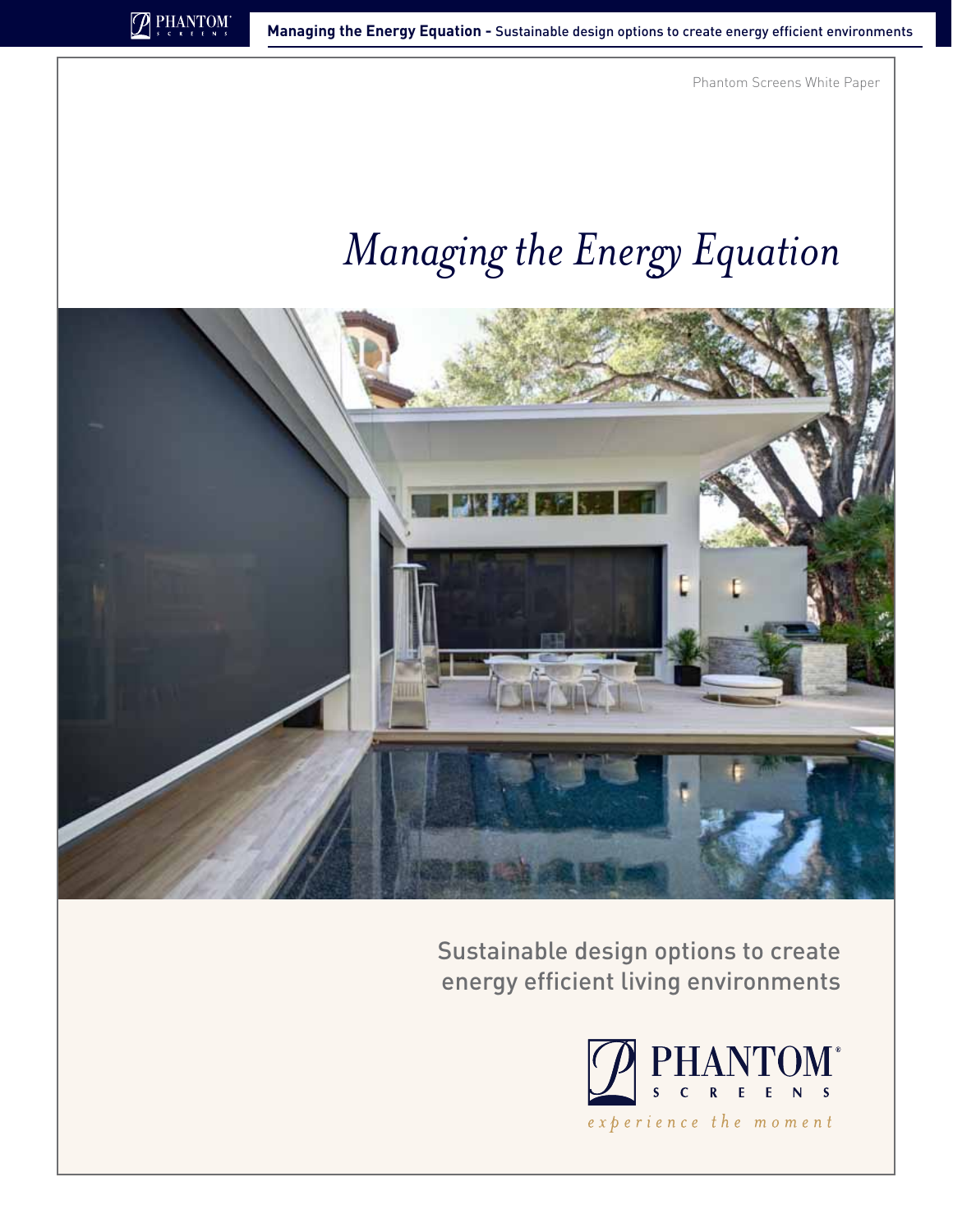# **Table of Contents**

## **1. Introduction**

**2. The Problem: supply and demand**

## **3. Solution:**

3.1. Energy efficient design

## 3.1.1. Control heat gain/loss

- 3.1.1.1. Use of thermal mass barrier
- 3.1.1.2. Exterior mounted shade systems /overhangs
- 3.1.1.3. Energy efficient windows
- 3.1.1.4. Insulation

#### 3.1.2. Control air flow

- 3.1.2.1. Site orientation
- 3.1.2.2. Natural ventilation

## **4. Case Studies:**

- 4.1. The New American Home 2014
- 4.2. Saanich Recreation Centre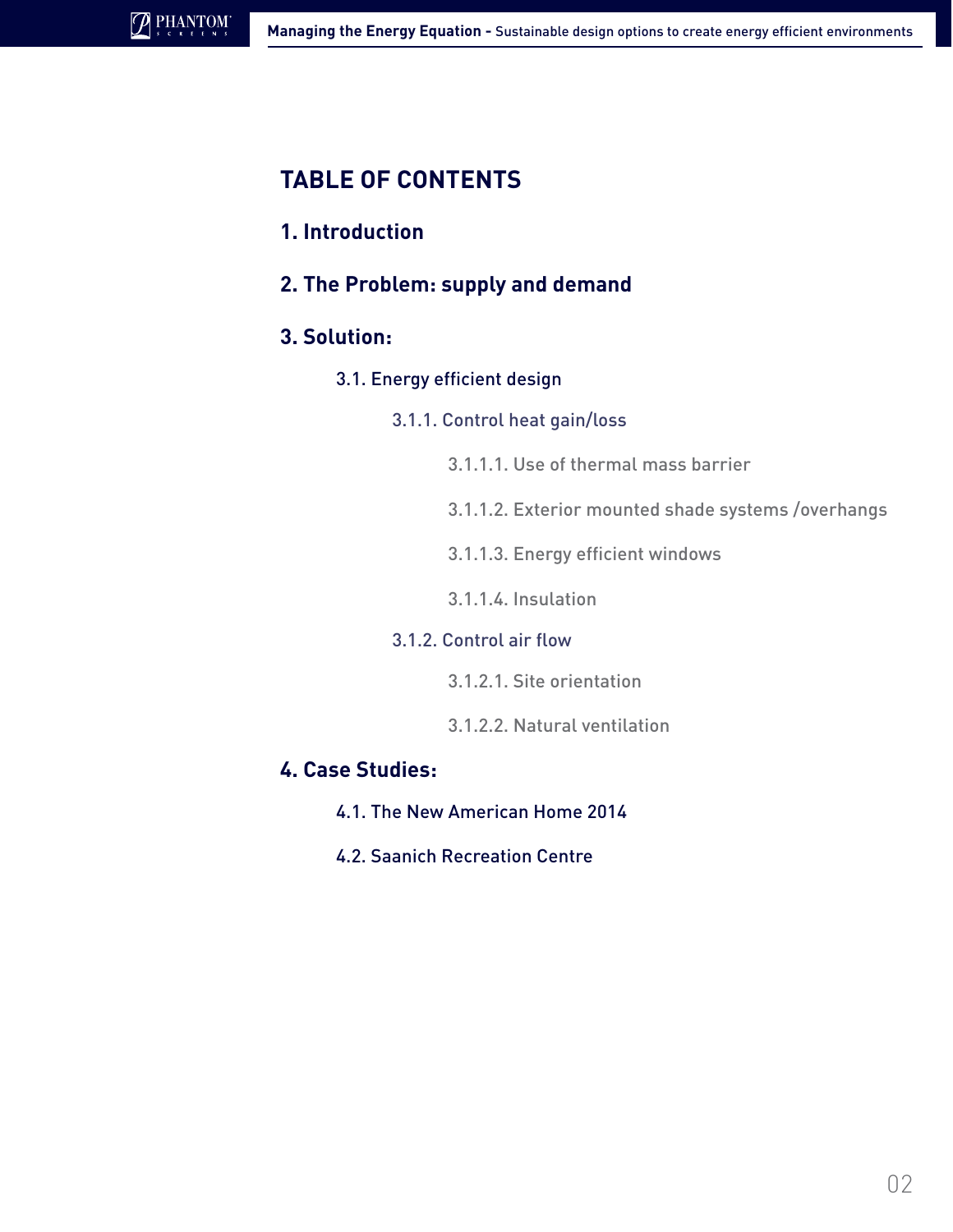# **MANAGING ENERGY EQUATION**

## **1. Introduction**

Rising energy costs, fears about the depleting natural resources, and the growing awareness of more sustainable alternatives have many homeowners looking for efficient and less expensive ways to use and conserve energy. While consumers now have multiple energy choices, they also have more questions as to which options are best for them.

Incorporating sustainable and energy efficient design elements in new home design and construction, plus in renovation projects of the existing homes is an important step in improving the energy efficiency of buildings. This white paper explores some of those design options, and shares info on the steps one can take to create a more energy efficient home.

## **2. The Problem: supply and demand**

Every year, nearly half (47.6%) of all energy produced in the U.S. is consumed by the Building Sector – about the same amount of energy used by both transportation (28.1%) and industry (24.4%) combined. Of the electricity we consume, threequarters (74.9%) goes to operate the buildings we live and work in every day. By comparison, industry uses 24.9% and transportation, less than 1%.1

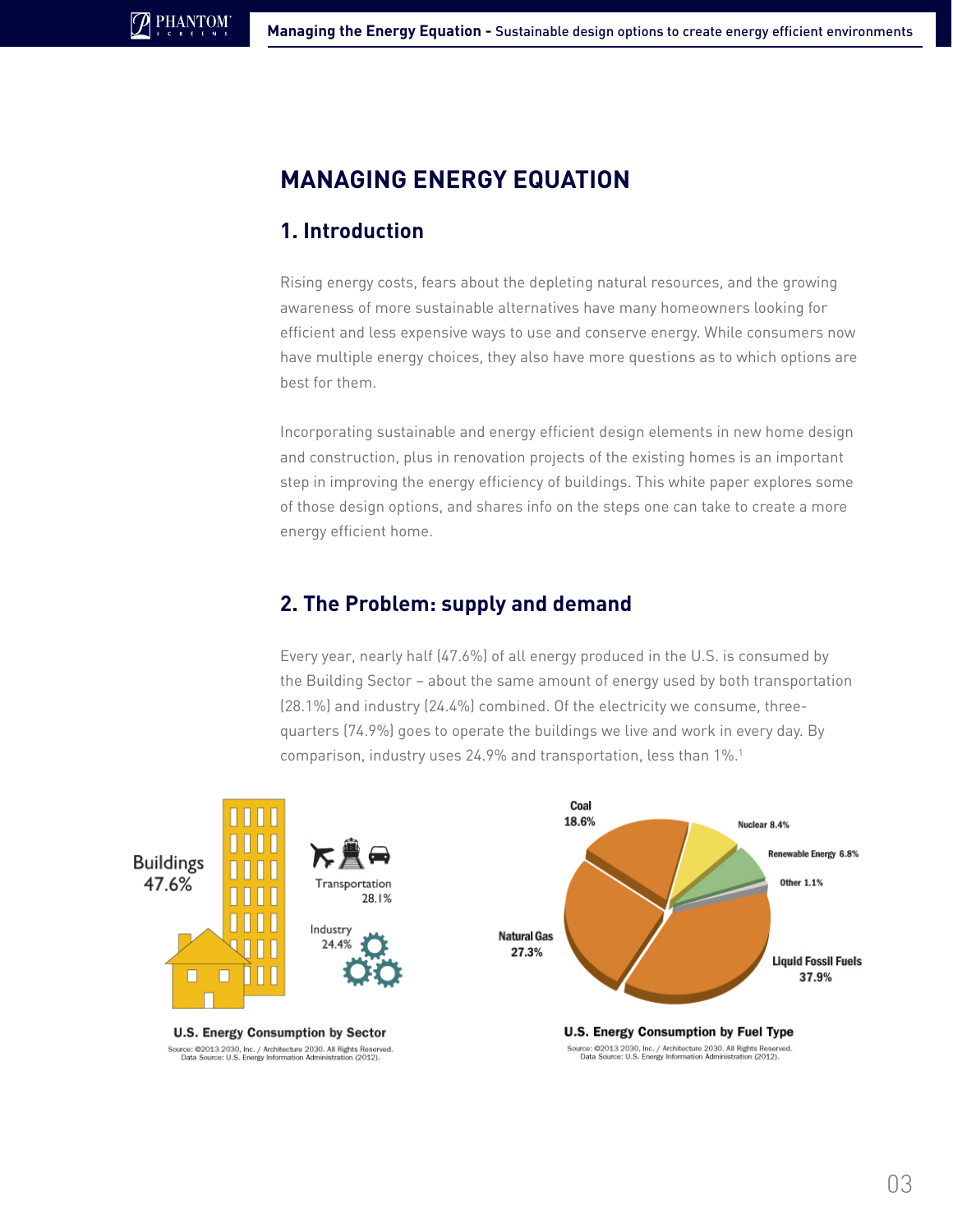The cost of energy derived from fossil fuels has gone up and down over the past 40 years. The average US household spends more than \$2,200 a year on energy bills, with nearly half of this going to heating and cooling costs.

According to the U.S. Energy Information Administration, fossil fuels supply 75% of total Building Sector energy consumption. Additionally, the burning of fossil fuels was responsible for 79% of U.S. greenhouse gas emissions in 2010 as reported by the Environmental Protection Agency. These gases insulate the planet, and could lead to potentially catastrophic changes in the earth's climate.<sup>3</sup> Buildings are fitted with materials, products and systems from a network of raw materials that stretch around the globe. And the occupants of those spaces use energy and other resources in ways that are driven, at least in part, by the design of the space itself.

It is by now common knowledge that fossil fuels are finite resources, and that the extraction and use of these fuels has a negative effect on the environment. This has created the need to look for alternate options to sustain the energy use, practice more energy-efficient lifestyle, and look for alternative resources that can conserve and supply clean, renewable energy to replace fossil fuels, including water, biomass, wind, geothermal, and solar.

## **3. Solution**

The design of the building and the method of specifying materials needed can respond to these trends in two ways: by conserving energy and by using natural forces whenever possible to provide light, heat, and cooling. Energy reduction targets can be achieved by 1) appropriate planning and passive design strategies, and 2) selection of more sustainable building materials, more efficient lighting, equipment, and appliances. Ideally, the resulting buildings contribute to sustainable environment and human health while minimizing harm from the construction and operation.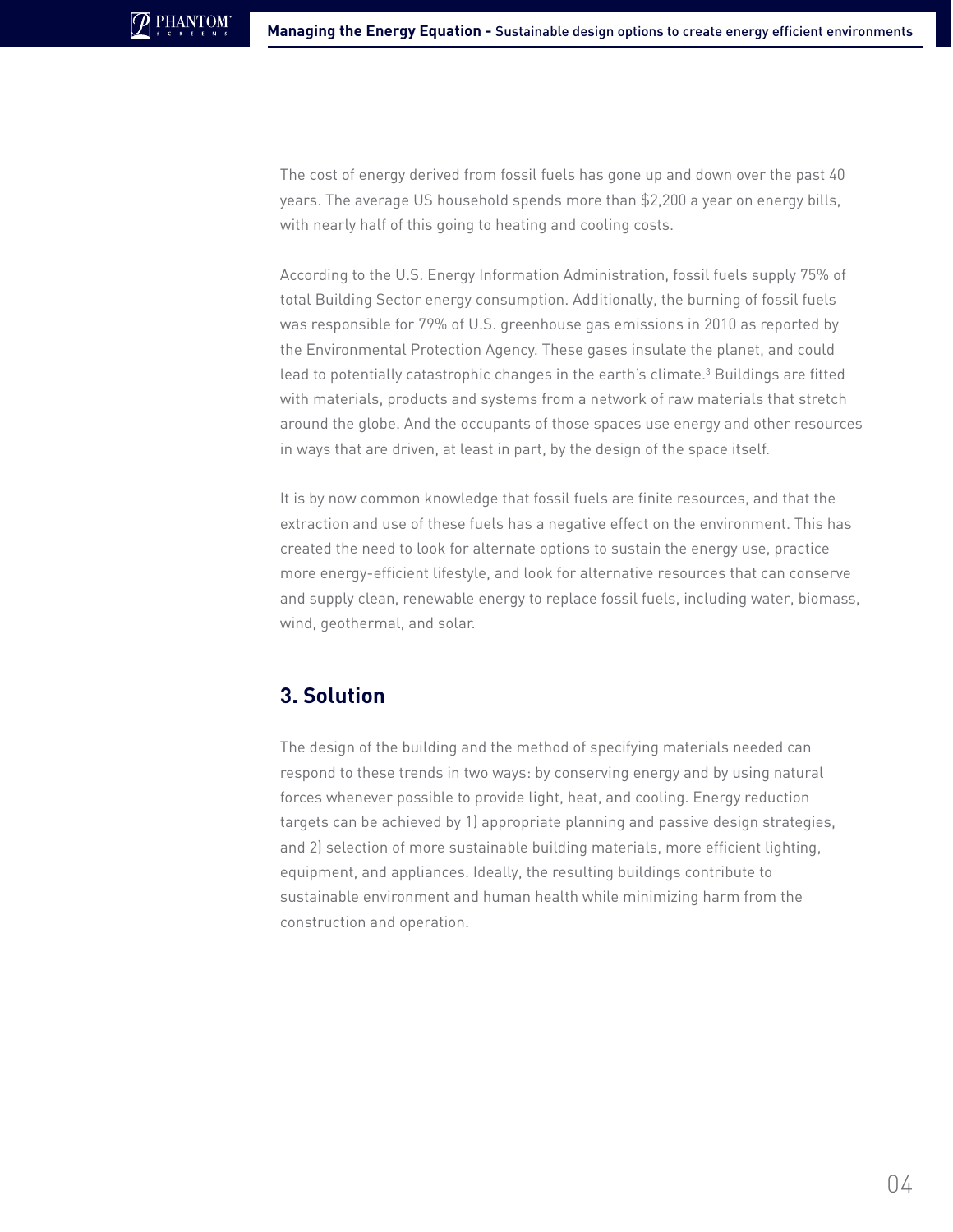#### 3.1. Energy efficient design

**PHANTOM** 

A growing number of building professionals construct and renovate houses and other buildings to be energy efficient, green, high performance, and even completely independent of fossil fuels (often referred to as zero net energy buildings or houses built to Passive House standards). The key elements of the Passive House-style homes are building location and orientation on the site; building layout; window design; insulation (including window insulation); thermal mass; shading; and ventilation. Each of these elements works with others to achieve comfortable temperatures and good indoor air quality.<sup>4</sup>

One of the main focuses to achieve these goals is to ensure the building receives the right amount of solar access – enough to provide warmth during cooler months but prevent overheating in summer without the need for a conventional heating system.<sup>5</sup>



#### *Basic Passive Solar Design.*

Source: [www.greenspassivesolar.com](http://greenpassivesolar.com)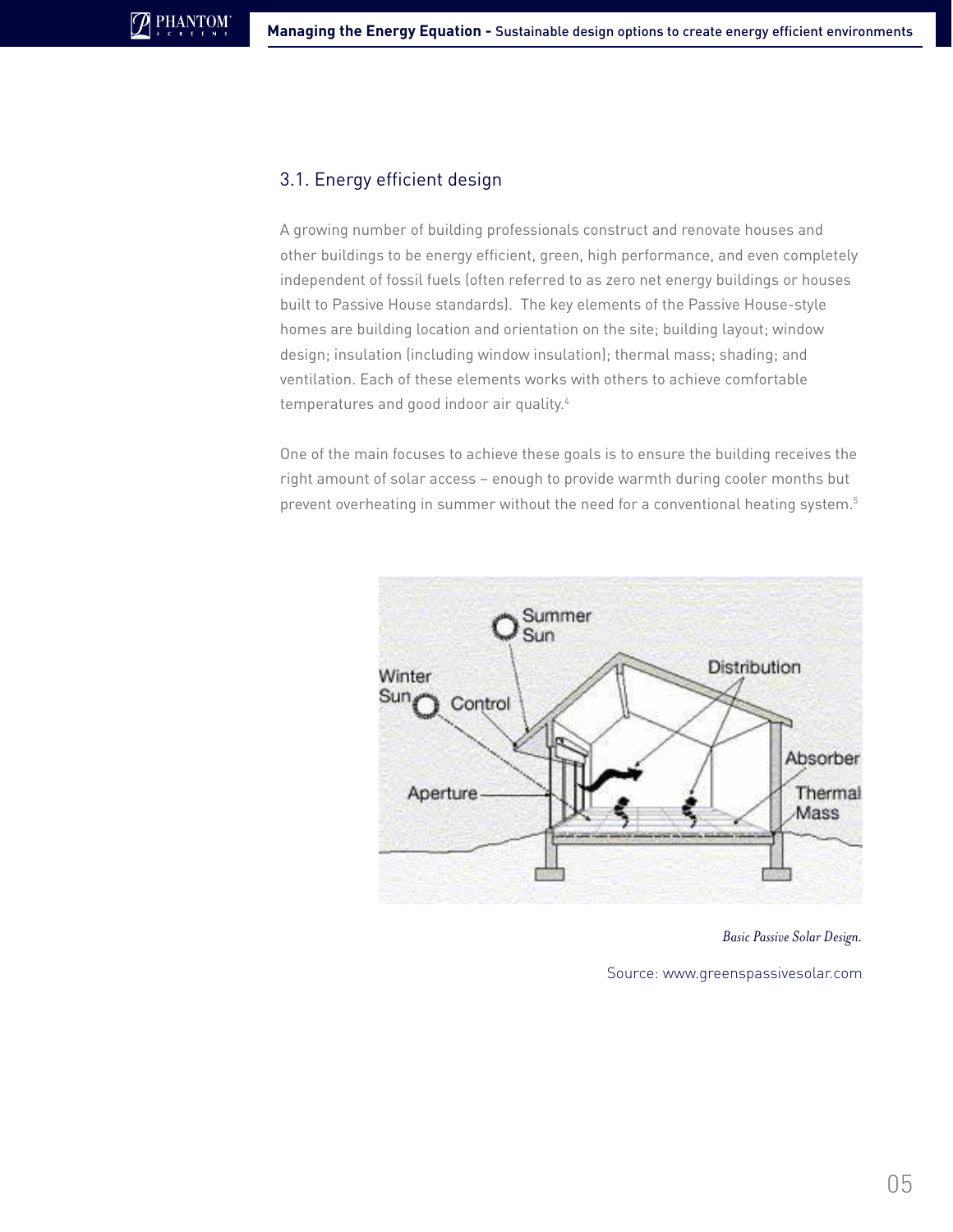#### 3.1.1. Control heat gain and loss

Lack of sun, poor solar orientation of living spaces, inadequate insulation, heat loss through air leakage, and lack of, or poorly placed thermal mass can each contribute or combine to make homes too cold in winter and too hot in summer.

All these factors can be properly managed by ensuring that correct materials and building techniques have been chosen that are appropriate for the specific area the home is located at. Using methods such as proper insulation, eliminating air leaks, and specifying energy efficient windows will all help to create a more comfortable living environment.

Many air leaks are easy to locate as it is simply easy to feel the cold draft entering the building from the old windows and doors. Leaks in attic, basements and crawlspaces are harder to find; sealing these leaks will deliver instant comfort, warmer temperatures, and reduced utility bills.



*Image source: GEO Smart Homeowner Center6*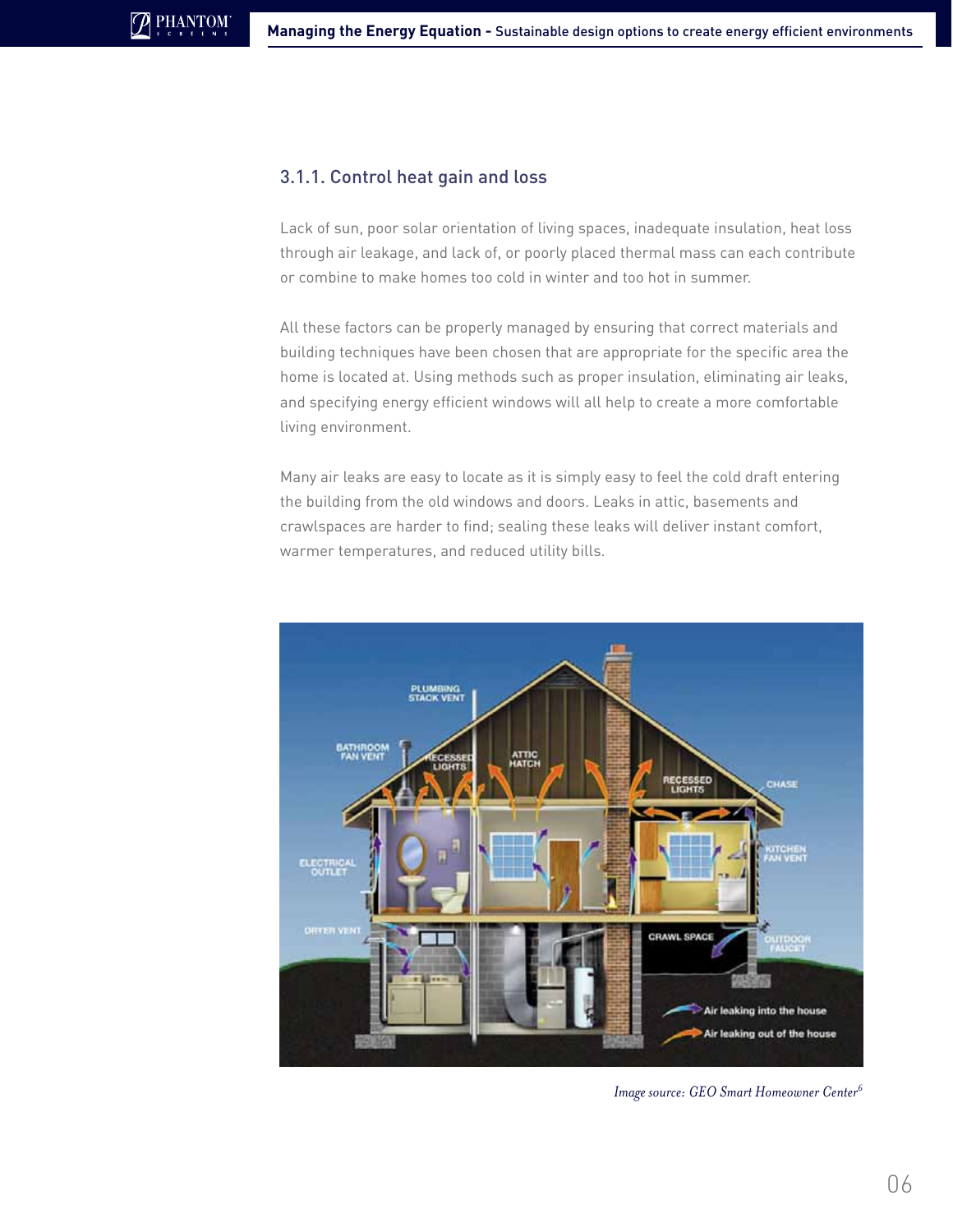#### 3.1.1.1. Use of thermal mass barrier

Thermal mass is one of the vital and complimentary components of passive design. A material that has thermal mass is one that has the capacity to absorb, store and release the sun's heat energy. This is something many construction materials can do to a greater or lesser extent. Thermal mass is effective in improving building comfort in any place that experiences daily temperature fluctuations—both in winter as well as in summer. When used well and combined with [passive solar design](http://en.wikipedia.org/wiki/Passive_solar_design), thermal mass can play an important role in major reductions to energy use in [active](http://en.wikipedia.org/wiki/HVAC)  [heating and cooling systems](http://en.wikipedia.org/wiki/HVAC).

Materials with thermal mass are typically used in the floor or inside walls of a passive solar structure and located near the solar glazing (southern facing windows) to allow the sun's energy to shine directly on them. In this manner, they can store and release the sun's heat energy.<sup>7</sup> Buildings in climates with large day-night temperature swings, particularly high-elevation areas of Arizona, New Mexico and Colorado, benefit the most from the mass effect for heating and offer a great example of the delay effect of thermal mass. The buildings' walls absorb daytime heat, keeping the interior temperatures comfortable; during cold nights, the walls release the heat and keep the interior temperature warm.

#### 3.1.1.2. Energy efficient windows

Windows account for more than a quarter of the annual space heating needs in a typical new home, so using the most energy efficient glazing is a key to conserving energy and realizing cost savings. In today's marketplace, builders, architects, and consumers have the option to choose between many different types of window products. A key determinant of a window's energy efficiency is its glazing. There are many factors to consider when choosing a glazing, including rising cooling loads, peak electric demands, and heat loss coefficients (U-value or u-factor). But one of the most important determinants of a window's energy efficiency is its Solar Heat Gain Coefficient (SHGC): the fraction of incident solar radiation that the window admits. The SHGC is a number between 0 and 1, with low solar gain products having an SHGC of less than 0.30 and high solar gain products an SHGC greater than 0.30.8

Traditionally, windows have been the weakest energy efficiency link in a building envelope, and early single-pane openings were the worst offenders. Single-glazed windows with clear glass allow "the highest transfer of energy (i.e., heat loss or heat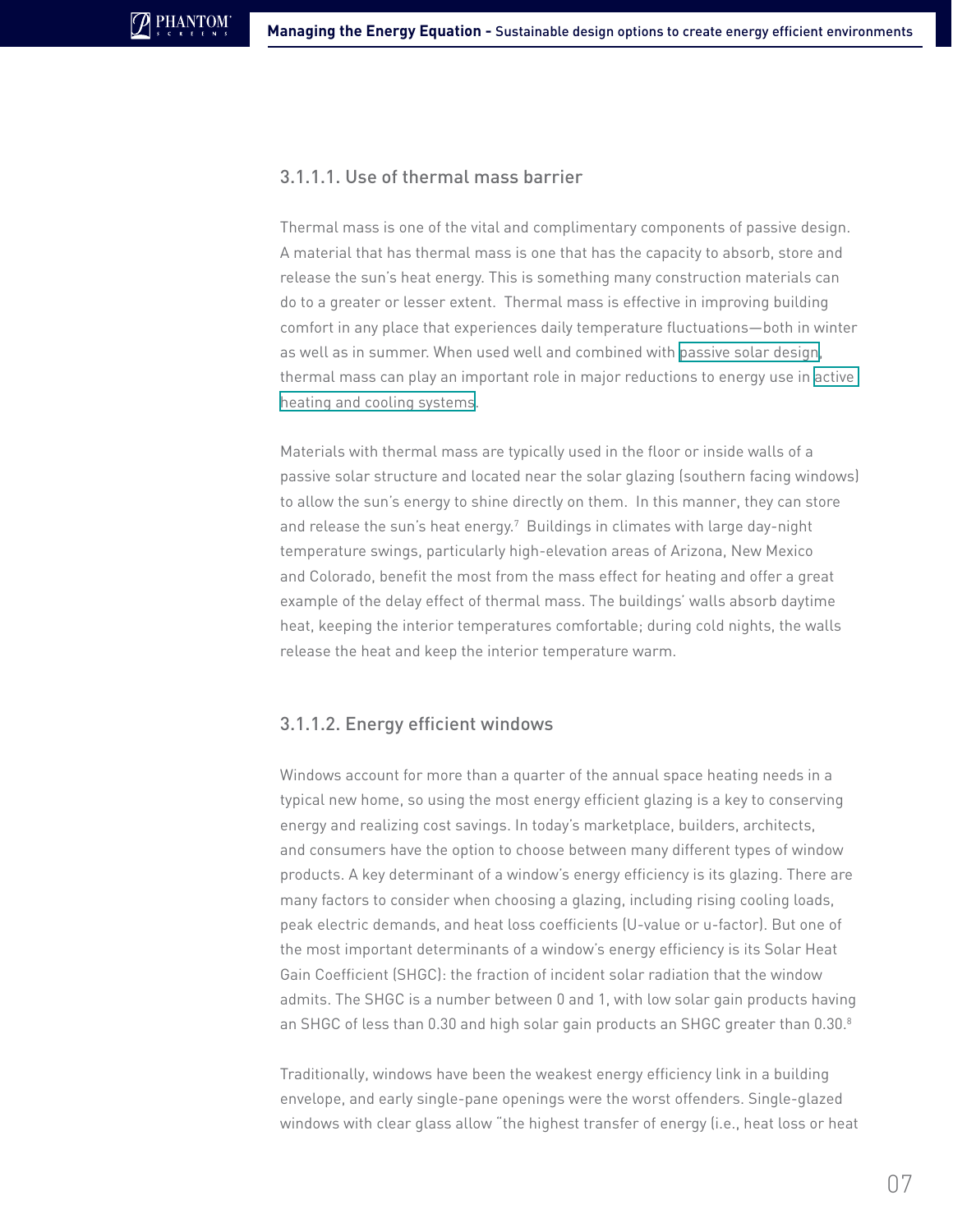gain depending on local climate conditions) while permitting the highest daylight transmission. Much better than single pane windows, insulated windows are better at preventing heat loss and heat gain, and keep the internal temperature of a house relatively stable. Depending on your region of the country, such a window—if it's Energy Star rated—features advanced technologies such as invisible glass coatings, vacuum-sealed spaces filled with inert gas between the panes, improved framing materials, better weather stripping, and warm edge spacers, all of which reduce undesirable heat gain and loss.



In addition to the usual selection of energy efficient windows, homeowners can now select windows with dynamic glazing properties. These types of windows allow the occupant to control their environment by tinting (or darkening) a window with the flip of a switch or by raising and lowering a shade positioned between panes of glass. Some windows and doors can change their performance automatically in response to a control or environmental signal. These high-performance windows, sometimes referred to as "smart windows," provide a variety of benefits, including reduced energy costs due to controlled daylighting and unwanted heat gain or loss.

#### 3.1.1.3. Exterior mounted shade systems / overhangs

Windows used for direct heat gain need protection against heat during times of the year when warmth is not needed: roof overhangs, blinds, shutters, awnings and/ or exterior shading devices should be part of the design. It is important to avoid oversizing south-facing glass and make sure that south-facing glass is properly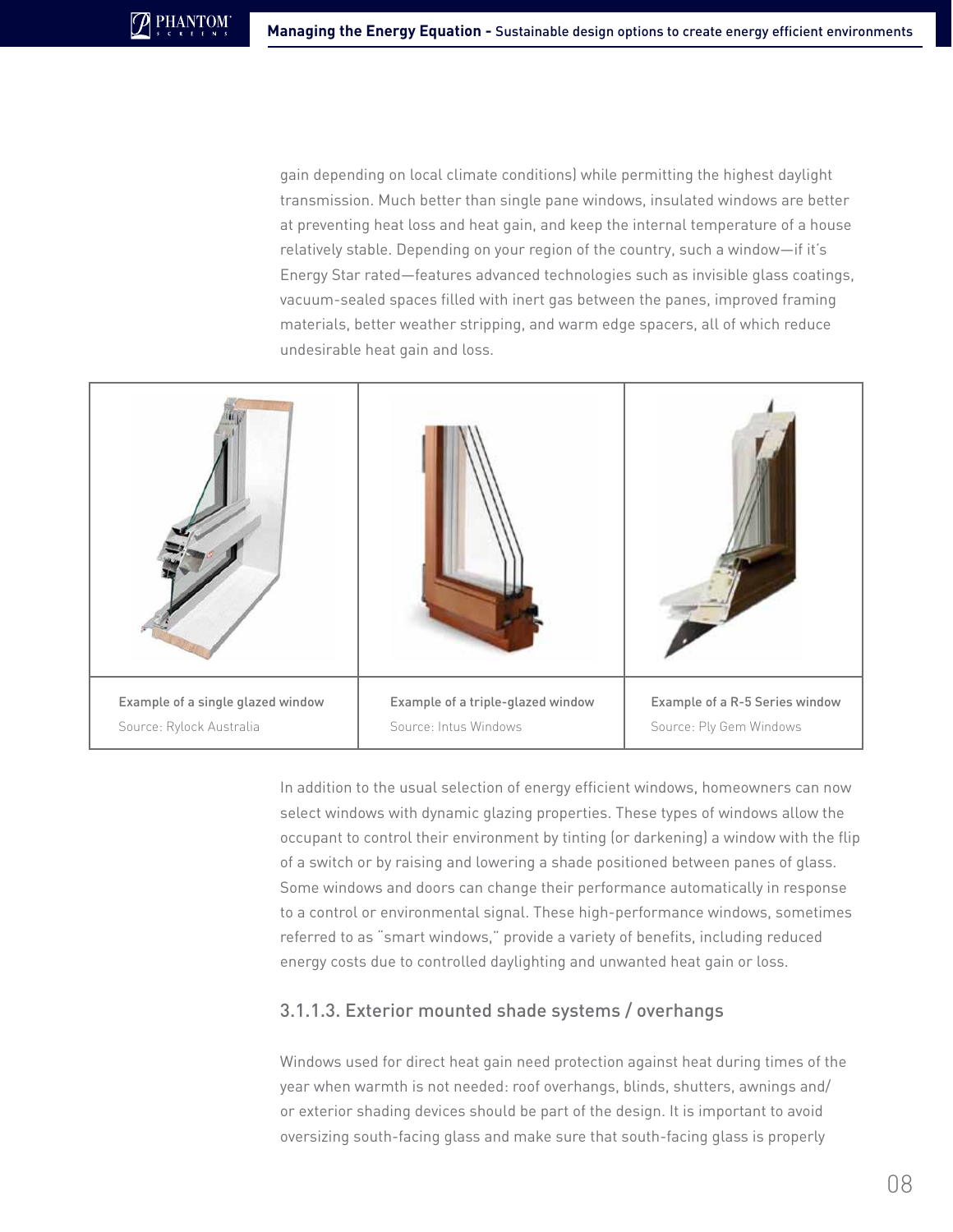shaded to prevent overheating and increased cooling loads in the spring and fall.

Passive / sustainable design takes advantage of a building's site, climate, and materials to minimize energy use. A well-designed passive home first reduces heating and cooling loads through energy-efficiency strategies and then meets those reduced loads in whole or part with solar energy. According to the National Renewable Energy Laboratory, shading your home can decrease indoor temperatures by at least 20°F.<sup>10</sup> Shading may be accomplished naturally (shrubs, vines, and trees) or with built structures.



*Retractable window screen, installed to deliver shade and control heat gain in the building.* Source: Phantom Screens

Some carefully selected window treatments can reduce heat loss in the winter and heat gain in the summer. Window treatments, however, aren't effective at reducing air leakage or infiltration. Inside controls such as blinds and drapes control light but don't keep out as much heat because it has already penetrated the glass. Awnings, external roller shades/retractable screens or roof overhangs mounted outside work better and have advantages that contribute to more sustainable buildings. The performance of the awnings, exterior roller shades/retractable screens are strongly related to the window conditions and orientation.

When looking at the impact of window screens, it needs to be pointed out that the results (heating and cooling energy use) depend on the type of window glazing and whether the screens are in place all twelve months or only during the cooling season. The energy savings and peak demand reductions provided by awnings, blinds and screens obviously depend on the building on which they're used, and how that building is operated.

For example, in Washington DC, window screens reduce cooling energy use by 21-29% as compared to the unshaded house. The higher savings are for the more dense shade screens over windows with clear glazings, while the lower savings are for less dense shade screens over window with Low-E glazings. Because permanent screens block useful solar gain in winter, heating energy use increases when the shade screens remain in place 12 months a year. Using retractable screens only during the cooling season produces the largest net energy savings.<sup>11</sup>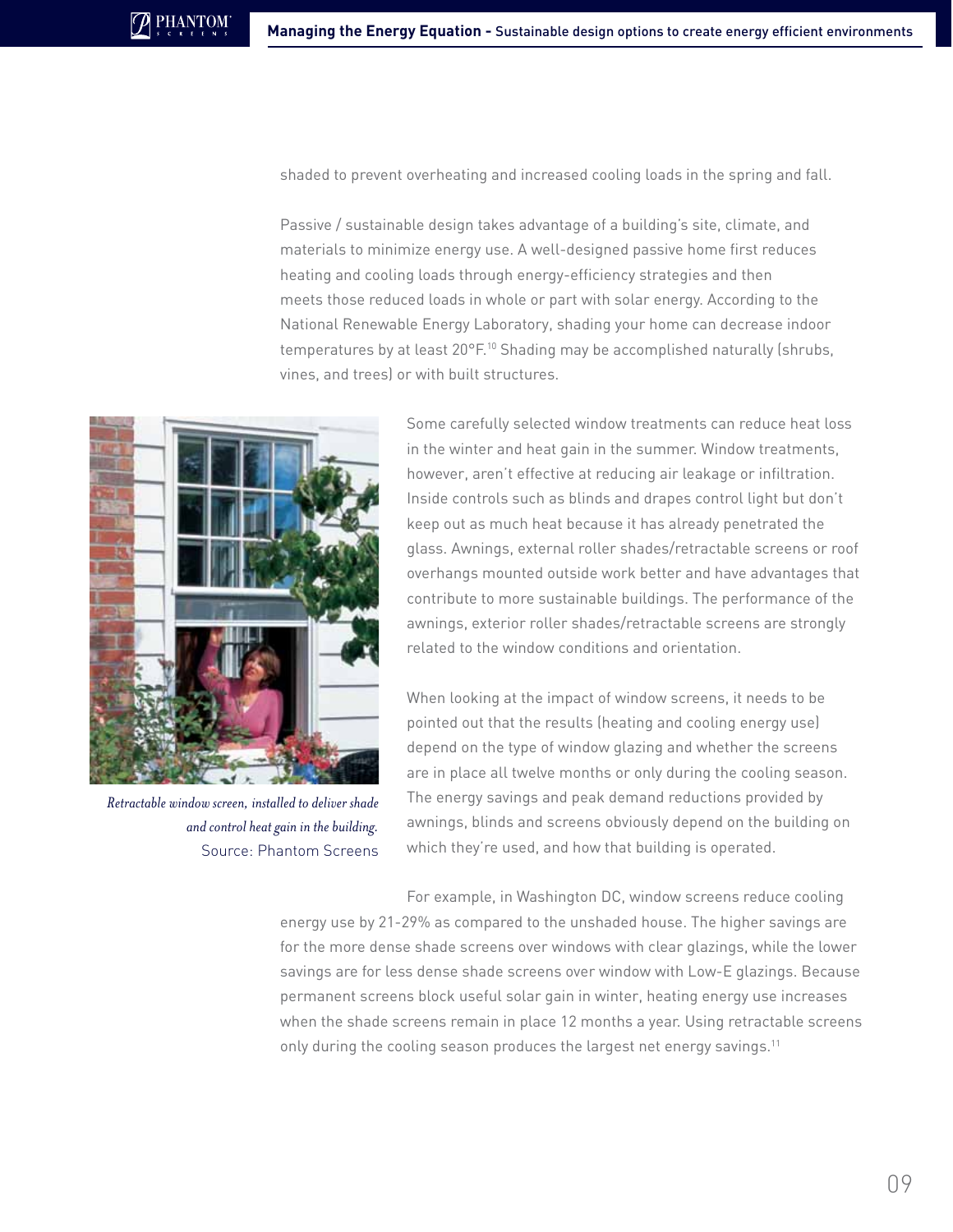Exterior mounted retractable screens deliver the required shade, providing homeowners an option to either open the screened area to sunlight or pull them down when needed. By reflecting solar energy the screen fabrics can reduce solar heat gain, lower energy costs and improve comfort. The use of natural day lighting during the time the screens are not in use reduces the need for artificial lighting for additional energy savings.

Color, openness factor and exterior installation are the most important features to consider for energy savings and light management. Light color fabrics provide optimum heat reduction, reflecting light and illuminating the interior. Darker fabrics provide a superb view to the outside and absorb light to reduce glare, while also blocking heat.

## Example: Impact of shade screens on a house in Washington DC with west-facing windows on a typical year.

In this analysis, the building is an existing one-story house with a floor area of 1700 ft2, and 255 ft2 of windows, for a floor area to window ratio of 15%. *(Source: Phifer)*

| Window<br><b>Type</b>   | <b>Shade Screen</b>                                  | Operation | Heating          |                   |               | Cooling       |                         |                |                 |
|-------------------------|------------------------------------------------------|-----------|------------------|-------------------|---------------|---------------|-------------------------|----------------|-----------------|
|                         |                                                      |           | Energy<br>(MBtu) | Savings<br>(MBtu) | Energy<br>(5) | Cool<br>(kWh) | <b>Savings</b><br>(kWh) | Savings<br>(5) | Savings<br>$\%$ |
| Single<br>Clear         | Black, 5%<br>openness<br>factor, full<br>basketweave | Summer    | 80.1             | $-0.2$            | $-3$          | 1766          | 604                     | 81             | 25              |
| Double<br>HiSol<br>LowE | Black, 5%<br>openness<br>factor, full<br>basketweave | Summer    | 60.2             | $-0.1$            | $-2$          | 1497          | 462                     | 62             | 24              |

#### 3.1.1.3. Insulation

In addition to selecting proper shading options and energy efficient windows, homeowners need to also make a note of insulating their home to avoid high energy bills during the hottest and coldest times of the year. If the temperature in the house – especially in the upstairs rooms – remains stifling even when the shades are drawn and natural ventilation options are in place, it usually is an indication of insufficient insulation. The walls and the attic are exposed to external environmental conditions, and if they lack proper insulation, cool internal air will escape and hot external air will enter the building during summer and do the opposite during winter months.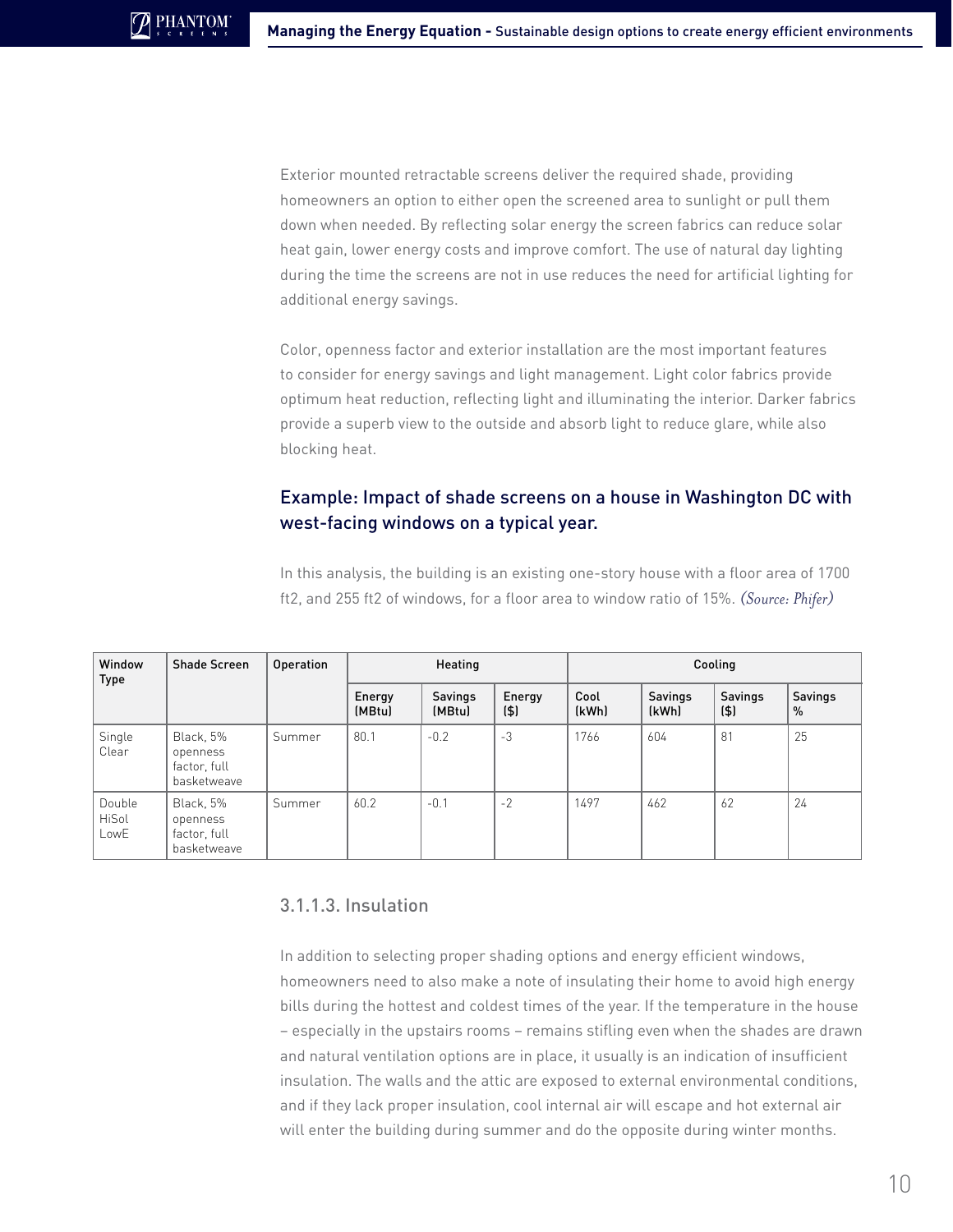Luckily, this is an issue that can easily be fixed. Just by adding insulation to the walls and attic, homeowners can lower the internal temperatures when the weather gets hot, and reduce the heating bills during the cold months of the year. In other words, insulation provides a protective barrier between the conditioned areas of the home and the outside environment. Insulation choices depend on the climate and how the home is constructed.<sup>12</sup>



#### The US Department of Energy insulation tips:

- Adding insulation in the areas shown here may be the best way to improve your home's energy efficiency.
- Consider factors such as climate, home design, and budget when selecting insulation.
- Insulation is made from a variety of materials, and it usually comes in four types: rolls and batts, loose-fill, rigid foam, and foam-in-place.
- Using higher R-value insulation, such as spray foam, on exterior walls and in cathedral ceilings to get more insulation with less thickness.

#### *Image & tips source & more info:*  [www.energy.gov/energysaver/articles/tips-insulation](http://www.energy.gov/energysaver/articles/tips-insulation)

#### 3.1.2. Control air flow

While insulation and thermal mass help to maintain even temperatures, ventilation provides passive cooling and improves indoor air quality. Passive cooling is the least expensive means of cooling a home in both financial and environmental terms. Air movement is the most important element of passive cooling. It cools people by increasing evaporation and requires both breeze capture and fans for back-up in still conditions. In all climates, air movement is useful for cooling people, but it may be less effective during periods of high humidity.

The growing selection of building materials such as folding and lift & slide doors has created new options for homeowners to open their homes to the outdoors and make the most of the natural breeze and sunlight entering the building. It is important to consider the options for controlling the amount of air flow that is let into the building – depending on the season and the time of day, plus the location of the space, the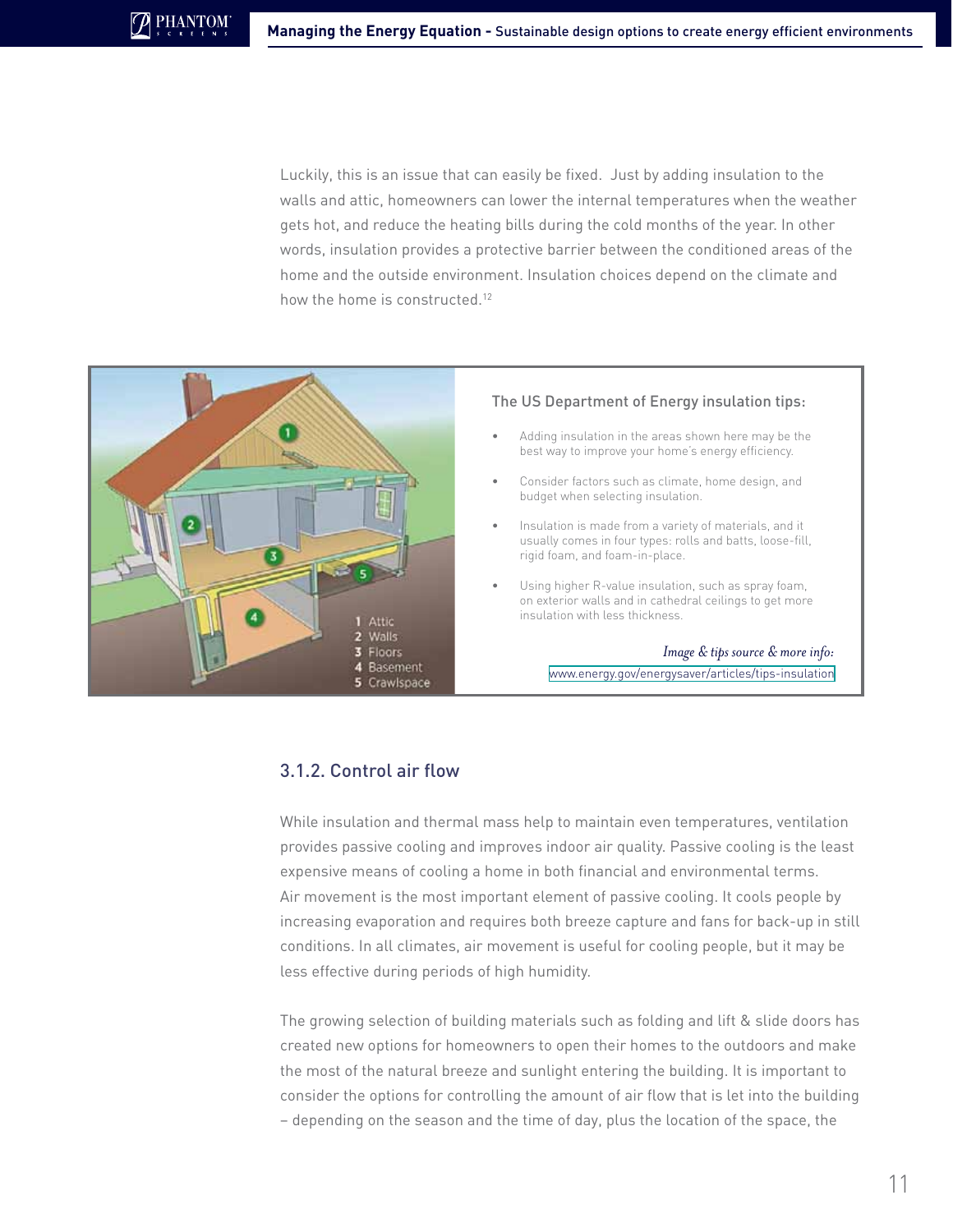homeowners need to have systems in place to manage these details properly in order to ensure the desired comfort levels.

Additionally, retractable screens can be used to further control the air flow while blocking out the insects and a certain %age of UV rays and heat from the sun. The amount of protection/airflow provided depends on the openness factors of the chosen mesh:



#### 3.1.2.1. Site Orientation

Orientation, location and layout should be considered from the beginning of the design process – ideally, from the time the site is being selected. Site orientation of the building also plays a key role when creating natural air flow through the building in order to either heat it or cool it naturally. Where passive cooling is more of a priority than passive heating, the building should be oriented to take advantage of prevailing breezes. If optimal orientation can be achieved, it will reduce some of the heating requirement, energy costs and greenhouse gas emissions.<sup>13</sup>

It is therefore important to understand how the sun interacts with the building in high summer and the depths of winter. Housing in temperate regions can benefit from admitting the sun into the building interior. In those regions openings should be primarily orientated southwards. Kitchens are better facing east, living rooms to the south and west. Bedrooms are often better to the north to avoid light disturbance.<sup>14</sup>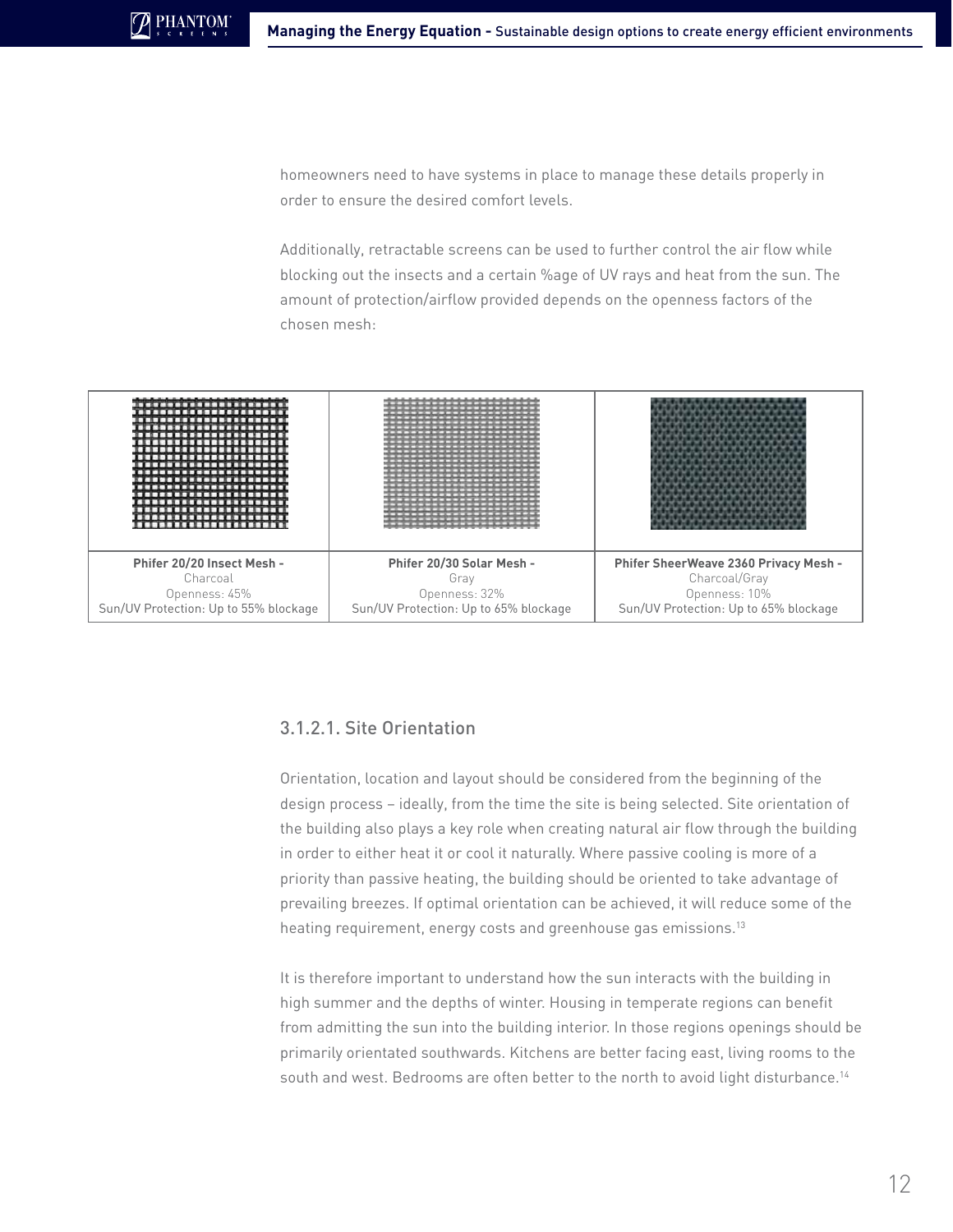

*Example of a site and building orientation of a sustainably designed home*

#### Source: [www.oikos.com](http://oikos.com)

It may also be beneficial to add mass to the south facing walls of the passive solar homes in order to maintain even indoor temperatures. An easy option is to simply add two layers of drywall, or install clay tile on concrete board underlayment. Both techniques add thermal mass without changing the design of the home.15

#### 3.1.2.2. Natural Ventilation

**PHANTOM** 

Natural ventilation as an alternative to mechanical ventilation has many benefits such as low running costs, no additional energy consumption, and low maintenance. Ventilation in buildings has three main purposes:

- 1. To maintain a minimum air quality
- 2. To remove heat
- 3. To provide perceptible air movement to enhance thermal comfort

Maximising the flow of cooling breezes through a home is an essential component of passive design. Unlike cool night air, these breezes tend to occur in the late afternoon or early evening when cooling requirements usually peak.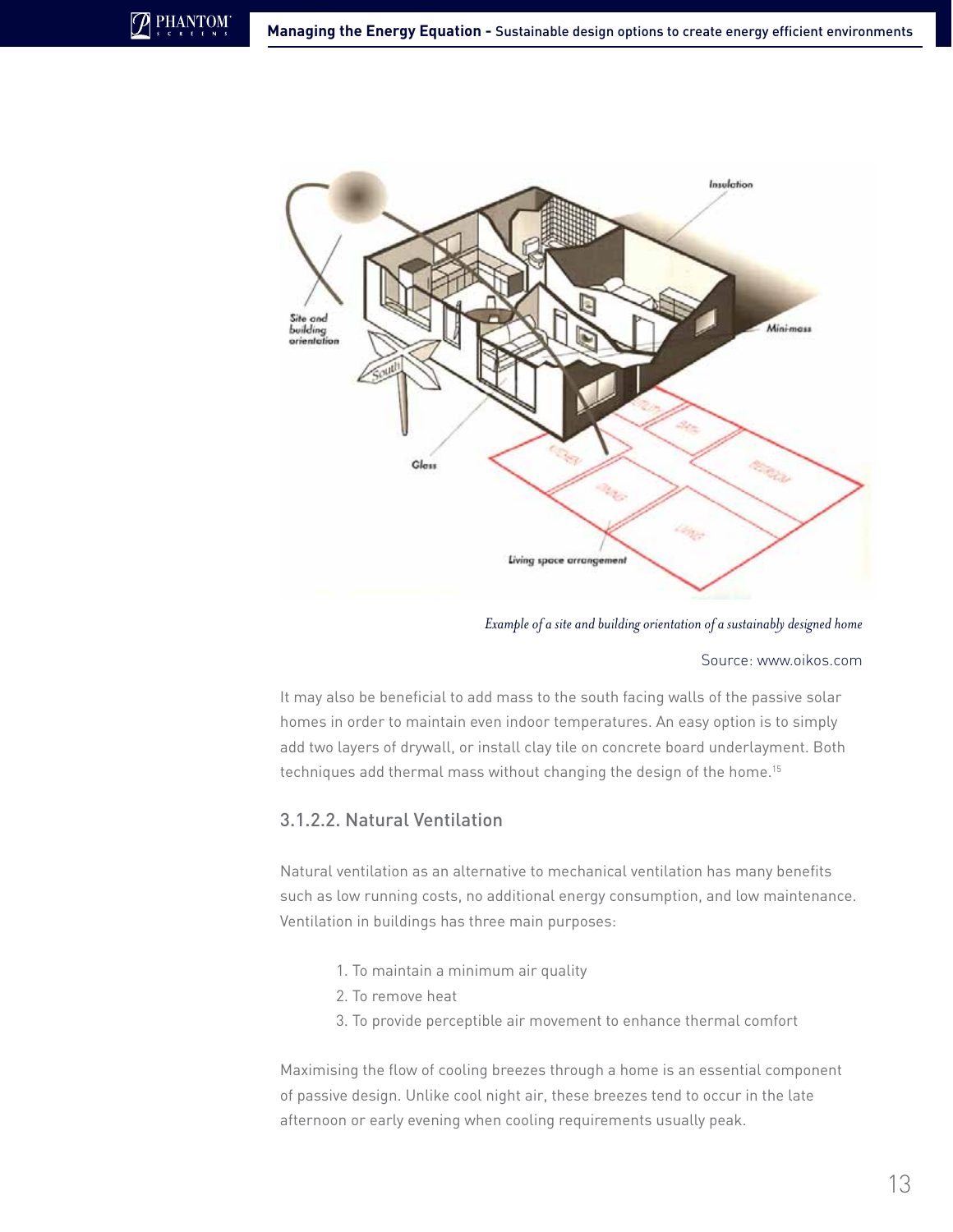According to the Guide to Environmentally Sustainable Homes, published by Australian Government, cool breezes work best in narrow or open plan layouts and rely on air-pressure differentials caused by wind or breezes.

They are less effective in:

- buildings with deep floor plans or individual small rooms
- long periods of high external temperature (ambient or conducted heat gains above  $35-40$  watts per square meter (W/m<sup>2</sup>)
- locations with high noise, security risk or poor external air quality, where windows may need to be closed.<sup>15</sup>

Wind-induced ventilation uses pressures generated on the building by the wind, to drive air through openings in the building. It is most commonly realised as crossventilation, where air enters on one side of the building, and leaves on the opposite side, but can also drive single sided ventilation, and vertical ventilation flows.<sup>17</sup>

The effectiveness of cross ventilation is usually determined by the design of the ventilated space. For example, cross-ventilation is usually not applicable to floor plans greater than 5 times the floor-ceiling height. Also, when ventilating a larger space such as double (or more) banked rooms, a bypass route is needed to deliver proper level cross-ventilation.18



*Example of cross-ventilation with double (or more) banked rooms: duct supply delivers fresh air, pressurizing the corridor with fresh air, and allows independent control to the occupant of the leeward room.*

Source: [www.architecture.com](http://www.architecture.com)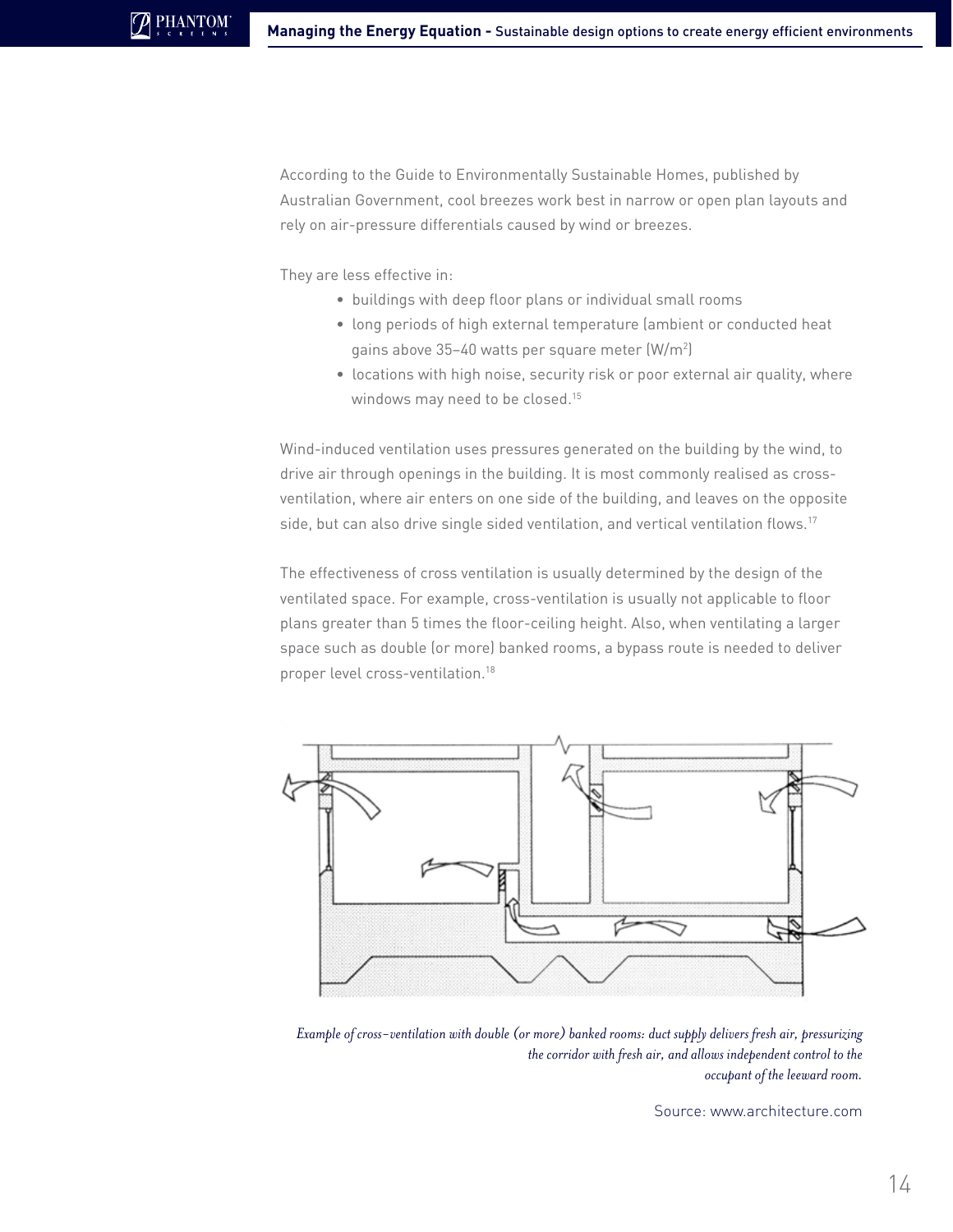The use of conventional cross ventilation and night purge ventilation are just some of the ventilation options included in energy efficient design. Night purge ventilation keeps windows and other passive ventilation openings closed during the day, but open at night to flush warm air out of the building and cool thermal mass for the next day. 19 Homeowners planning to use that method of ventilation may also want to consider incorporating retractable screens on the windows in order to let in the breeze while keeping out the unwanted insects, thereby ensuring the optimum comfort levels.

## **4. Case Studies**

## **Retractable motorized screens deliver energy efficient solution to reduce glare and heat build-up in residential and commercial buildings**

#### 4.1. The New American Home 2014

The New American Home (TNAH) is constructed annually as a centerpiece for the National Association of Home Builders (NAHB) International Builders' Show. As NAHB's official show home, The New American Home gives building industry professionals an opportunity to see design trends, construction techniques, and materials that can be used in any new or remodeled home.



Having met Emerald status under the National Green Building Standard, the 2014 New American Home is the greenest show home in the National Association of Home Builders' history. In order to achieve this designation, the architect Nate Berkus oriented the building to maximize natural light and solar energy while minimizing solar heat gain. Additionally, both Nate Berkus and the builder Josh Anderson of Element Building Company specified sustainable building materials and

products to deliver a truly energy efficient and comfortable home. For example, the home's solar electric array helps to offset 83 % of the home's annual energy load. In addition, sprayed open- and closed-cell insulation plus high-efficiency windows keep the building envelope tight.<sup>20</sup>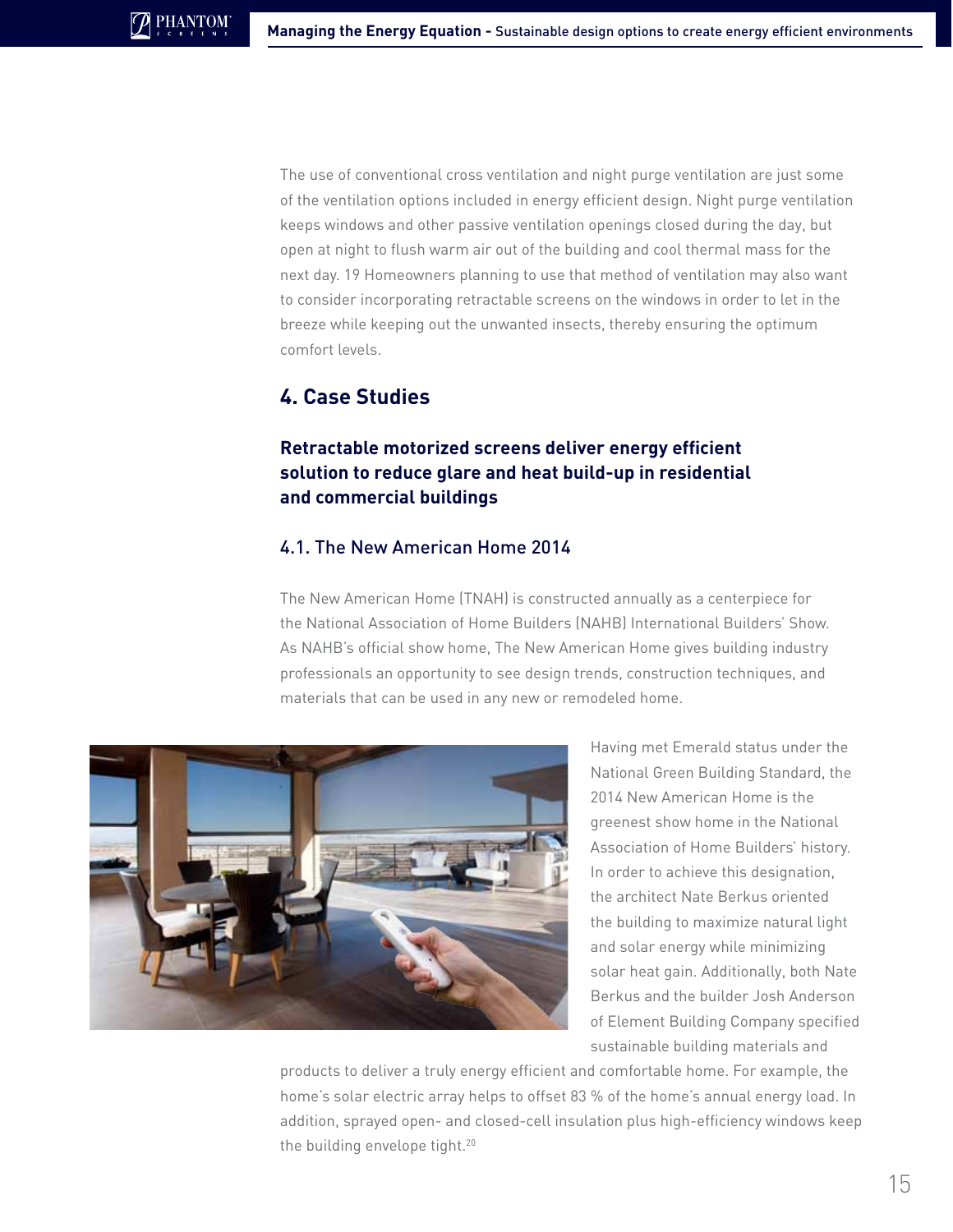An expansive outdoor living area with a large patio featuring an outdoor kitchen and a pool is one of the key areas of the home. It was necessary to find a way to merge the interior and exterior spaces in order to allow occupants to enjoy the outdoors without having to suffer from the sun's heat and glare. As Las Vegas is located in the middle of the desert, summertime average temperatures soar as high as 40.1°C/ 106° F, therefore it was important for the design team to select a product that would deliver protection from both the UV rays and the heat. They selected Phantom's retractable screens with a solar Mermet E-Screen 7510 mesh in charcoal finish which features a sun control factor of 90% and openness of 10%. The screens help significantly reduce the exposure to UV rays and block hot air from entering the home, plus control the temperature of the area where the screens are used. By recessing the components, the ten screens remain completely out of sight when not needed, uniting the indoor and outdoor spaces in a creative way. Powered by Somfy®, Phantom's motorized screens are fully integrated into the home's automation system, making it easy to program the screens to operate automatically whenever needed.

*Phantom's motorized retractable screens make it possible for TNAH homeowners to expand their living space and make the most of their outdoor areas throughout the year.*





*Phantom's motorized screens create a seamless transition to outdoors while delivering shade and protection from the sun and the heat at the touch of the button.*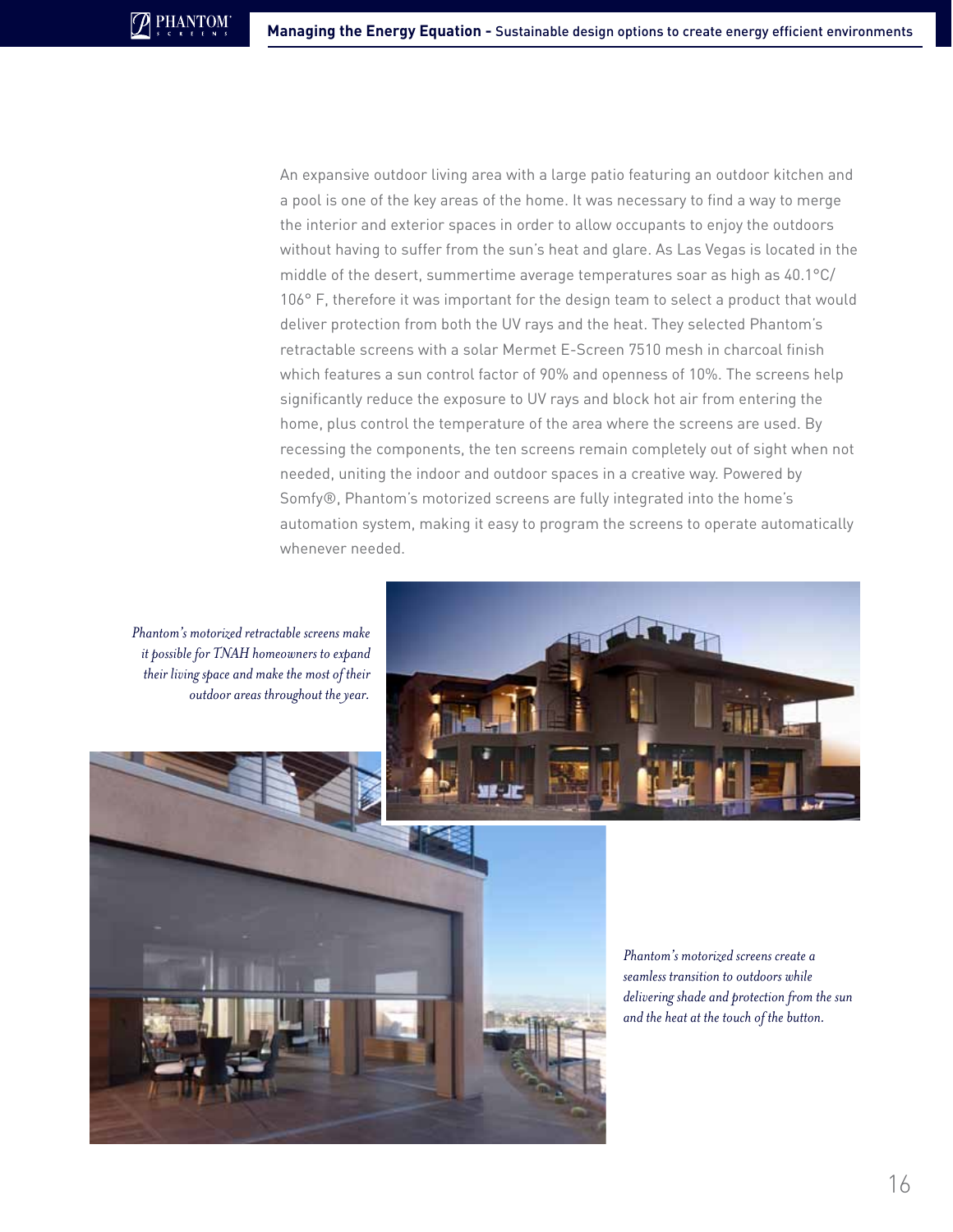#### 4.2. Saanich Recreation Center

**PHANTOM** 

Gordon Head Recreation Center is located in Saanich, B.C., Canada. Featuring four pools, 3000 sq. ft. fitness centre, and 1400 sq. ft. dance/fitness studio, this recreation centre offers a wide variety of activities for all ages. The west-facing wall of windows allowed excess sun into the pool area of the building during sunny afternoons, resulting in an uncomfortable build-up of heat and glare in the interior.

Motorized retractable Executive screens by Phantom Screens were installed on the building's exterior to cover six of the eight windows on the west side of the building. The selected mesh – beige SheerWeave 2360 - delivers 90% sun & UV blockage, and offers 10% openness. The client decided to use a completely automated system with a sun and wind sensor that monitors the brightness level and deploys the screens prior to the sun hitting the west side walls. The sensor also retracts the screens in excessive winds. Installing motorized retractable screens on the exterior and using lighter colored fabric enhances the heat reflection away from the window surfaces. Additionally, the screens also lessen the amount of glare on the surface of the water. The result was better thermal comfort and improved safety for the occupants and the staff of the recreation center.



*"There is a noticeable difference with the temperature on the deck. I just had the sun sensor / wind sensor installed and found this is making an even bigger difference. Something that we weren't expecting is in the evening when the sun is setting the life guards were having great difficulty seeing across the deck because of the glare off the water. The screens have made a huge difference. This has greatly increased the safety of the patrons."*

*John McKain Building Service Worker II Supervisor, Gordon Head Rec. Center District of Saanich, Victoria, BC*